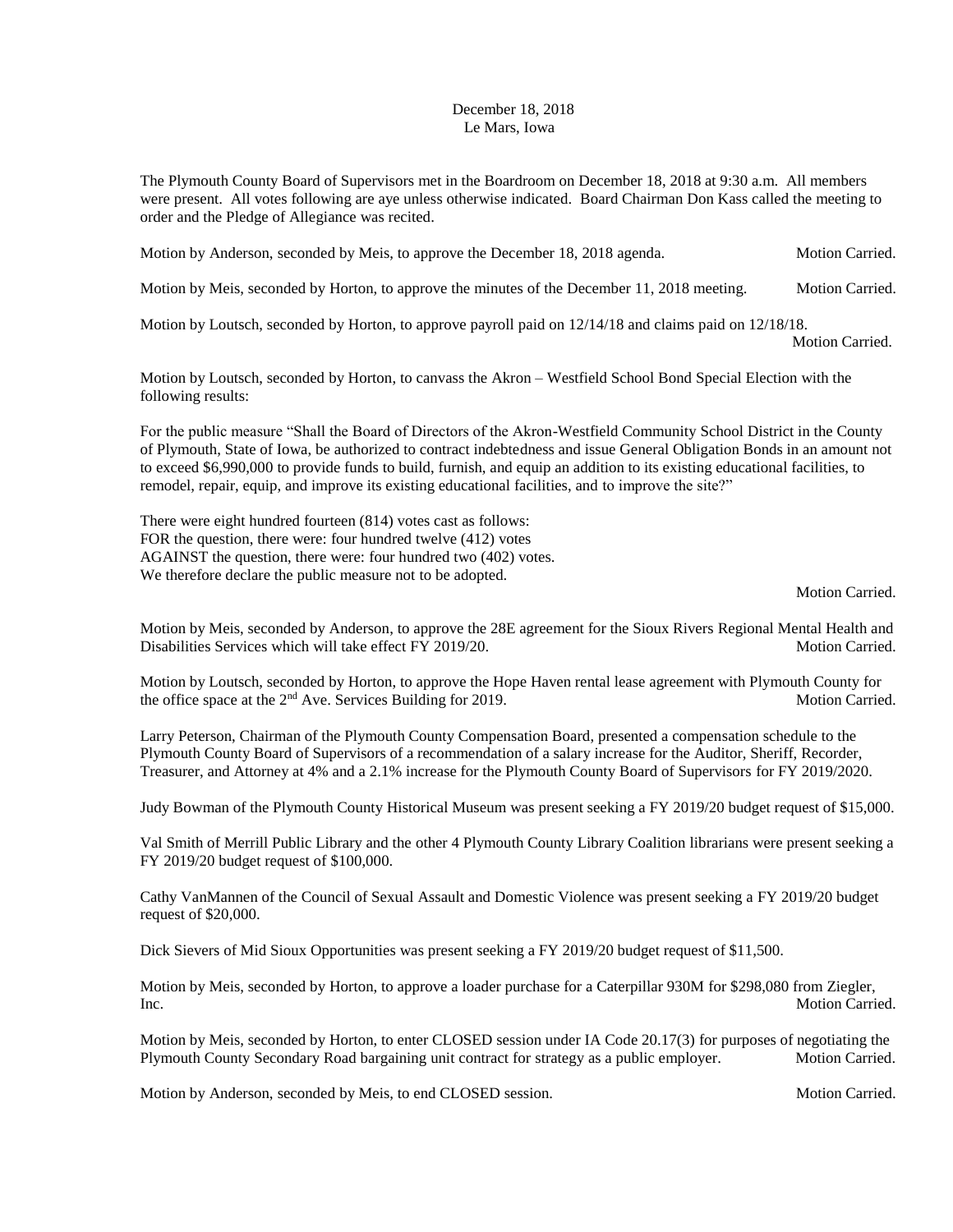Stacey Feldman, Plymouth County Auditor Don Kass, Chairman

## Plymouth County – Claims paid on 12-18-2018

\_\_\_\_\_\_\_\_\_\_\_\_\_\_\_\_\_\_\_\_\_\_\_\_\_\_\_\_\_\_\_\_\_\_\_\_\_\_\_\_\_\_\_ \_\_\_\_\_\_\_\_\_\_\_\_\_\_\_\_\_\_\_\_\_\_\_\_\_\_\_\_\_\_\_\_\_\_\_\_\_\_\_\_\_\_\_

| A & M Laundry                | floor mats             | 58.00    |
|------------------------------|------------------------|----------|
| Access Systems               | copier contract        | 988.53   |
| AgriVision Equipment         | PARTS                  | 108.93   |
| Noel Ahmann                  | postage                | 58.00    |
| Alpha Wireless               | antenna                | 35.93    |
| APCO International           | membership dues        | 69.00    |
| Nick Beeck                   | meal                   | 21.90    |
| Lonnie Bohlke                | cellphone allowance    | 60.00    |
| Bomgaars                     | uniform                | 490.67   |
| Bomgar Corporation           | annual maintenance     | 2591.71  |
| City of Brunsville           | SUNDRY                 | 52.20    |
| Buena Vista EMA              | animal trainer expense | 35.00    |
| Burke Engineering Sales      | <b>BUILDINGS</b>       | 22.92    |
| Jim Bybee Law                | attorney fees          | 384.00   |
| Casey's General              | fuel                   | 3211.21  |
| Central Service & Supply     | CHAINS & CABLES        | 5078.85  |
| Chemsearch                   | OIL                    | 1220.00  |
| Cherokee Reg. Medical Center | hearing test           | 25.00    |
| Cornhusker International     | FILTERS                | 814.39   |
| Culligan Water               | R/O system rental      | 242.70   |
| <b>CWD</b>                   | kitchen supplies       | 3043.35  |
| The Dailey Stop              | fuel                   | 128.83   |
| Dallas Midwest               | bulletin board         | 407.00   |
| Dean Foods                   | kitchen supplies       | 159.35   |
| Des Moines Stamp             | date stamper, supplies | 68.00    |
| Victoria DeVos               | misc. reimbursements   | 160.73   |
| Dixon Construction           | construction project   | 23606.19 |
| DK Tree Removal              | tree removal           | 21785.81 |
| Diana Dowhower               | poster supplies        | 23.00    |
| Drivers License Guide        | Internet ID guide      | 44.95    |
| Equipment Blades             | <b>BLADES</b>          | 6560.00  |
| Dave Erdmann                 | MEALS                  | 8.55     |
| Fareway Grocery              | kitchen supplies       | 224.49   |
| Farmers Coop-Craig           | fuel                   | 989.16   |
| Fastenal                     | supplies               | 111.23   |
| Stacey Feldman               | meeting expense        | 31.00    |
| Floyd Valley Healthcare      | medical services       | 1673.26  |
| Frericks Repair              | fuel                   | 3349.95  |
| Frontier                     | phone services         | 1474.48  |
| Galls                        | clothing               | 863.00   |
| LeMars Truck Stop            | fuel                   | 9.56     |
| GCR                          | TIRES & TUBES          | 3692.00  |
| Jolynn Goodchild             | office supplies        | 80.26    |
| Graham Tire                  | vehicle repairs        | 605.64   |
|                              |                        |          |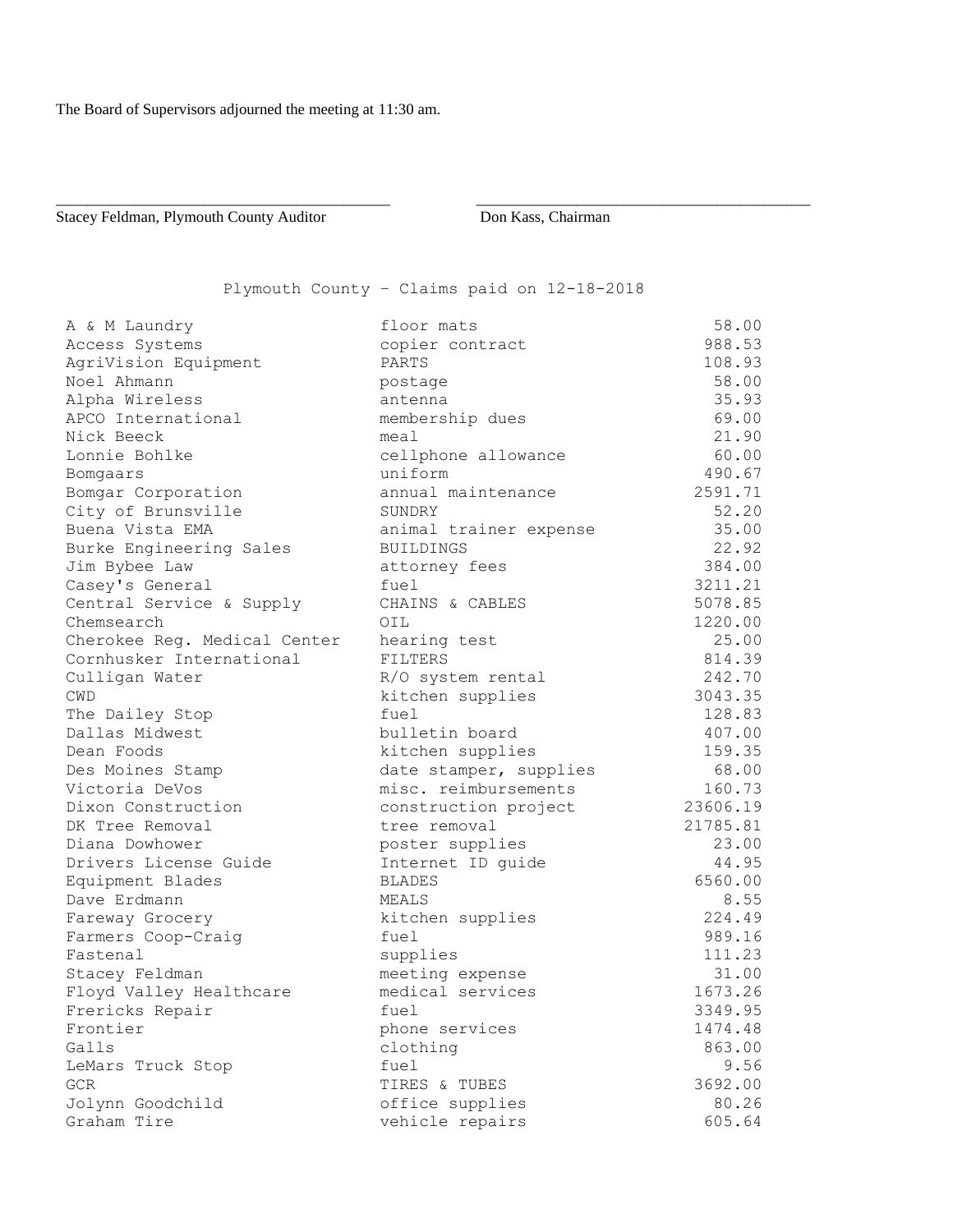| Hardware Hank               | supplies              | 72.68    |
|-----------------------------|-----------------------|----------|
| Jamie Hauser                | mileage               | 190.20   |
| Hearing Health Centers      | hearing tests         | 25.00    |
| Henry M. Adkins & Son       | maintenance agreement | 11080.00 |
| City of Hinton              | SUNDRY                | 178.69   |
| Hummer's Mowing & Lawn Care | fall spray            | 922.44   |
| $I + S$ Group               | architect fees        | 210.00   |
| Iowa DNR                    | well permits          | 125.00   |
| Iowa DOT                    | MEETING FEES          | 60.00    |
| Jack's Uniforms             | uniform               | 976.15   |
| Jami L. Johnson             | deposition            | 167.50   |
| J.B. Propane                | fuel                  | 350.13   |
| Jerico Services             | MATERIALS             | 24342.75 |
| J-W Tank Line               | fuel                  | 1373.24  |
| Kellen Excavation           | MATERIALS             | 14670.90 |
| DuRetta Kelly               | election official     | 9.50     |
| Keltek Inc.                 | faceplate             | 18.55    |
| Trish Kunkel                | cleaning services     | 1710.00  |
| Heidi Landsness             | work shoes            | 92.79    |
| City of Le Mars             | CH water              | 523.78   |
| Le Mars Agri Center         | softener salt         | 259.70   |
| Le Mars Ambulance Service   | transport             | 225.00   |
| LeMars Chamber of Commerce  | annual membership     | 90.00    |
| LeMars Daily Sentinel       | publications          | 493.97   |
| L.G. Everist Inc.           | MATERIALS             | 6301.15  |
| Matheson-Linweld            | WELDING SUPPLIES      | 211.28   |
| Mark Loutsch                | mileage               | 133.53   |
| Mark Marienau               | MEALS                 | 10.00    |
| MD Products                 | PARTS                 | 1614.95  |
| Menards                     | tube supplies/heater  | 146.75   |
| Mid Country Machinery       | PARTS                 | 162.85   |
| MidAmerican Energy          | utilities             | 3548.39  |
| Midwest Wheel               | PARTS                 | 176.48   |
| Mike's Inc                  | fuel                  | 3643.36  |
| Richard Milne               | MEALS                 | 59.32    |
| MPH Industries              | supplies              | 111.95   |
| Mr Muffler                  | mount tires           | 973.24   |
| National Pen Co             | office supplies       | 63.65    |
| Sharon Nieman               | misc. expenses        | 722.84   |
| O.C. Sanitation             | garbage pickup        | 85.00    |
| Shawn Olson                 | radio charger         | 51.98    |
| One Office Solutions        | DHS supplies          | 156.72   |
| City of Oyens               | SUNDRY                | 42.00    |
| Palo Alto Co Sheriff        | service               | 77.08    |
| Pitchfork Ag LLC            | parts for snow blower | 220.36   |
| Plains Area Mental Hlth     | inmate services       | 100.00   |
| Ply Co Recorder             | UTV renewal fee       | 17.75    |
| Ply Co Sheriff              | fees                  | 1233.21  |
| Ply Co Solid Waste Agency   | assessment/hauling    | 22886.87 |
| Ply Co Treasurer            | flex benefit reimb    | 2842.03  |
| Premier Communications      | backup internet/phone | 1758.80  |
| Presto-X-Co                 | pest control          | 55.00    |
| Primebank                   | safe deposit box fee  | 12.00    |
| Janice Pritchett            | election official     | 125.60   |
| Quality Lube Center         | service               | 54.45    |
|                             |                       |          |